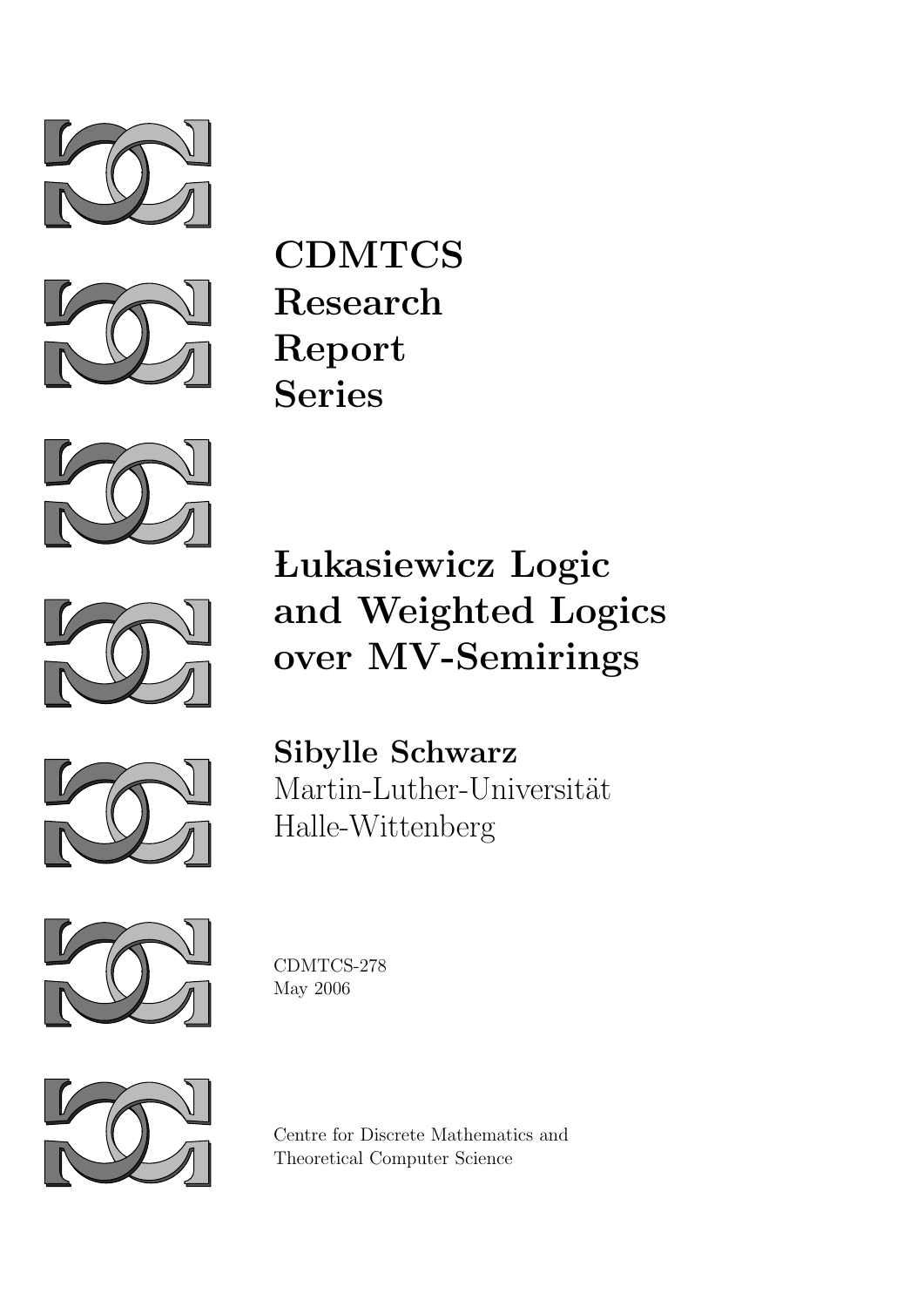## Lukasiewicz Logic and Weighted Logics over MV-Semirings <sup>∗</sup>

Sibylle Schwarz

Institut für Informatik, Martin-Luther-Universität Halle-Wittenberg email: schwarzs@informatik.uni-halle.de

May 4, 2006

#### Abstract

We connect Lukasiewicz logic, a well-established many-valued logic, with weighted logics, recently introduced by Droste and Gastin. We use this connection to show that for formal series with coefficients in semirings derived from MValgebras, recognizability and definability in a fragment of second order Lukasiewicz logic coincide.

#### 1 Introduction

Recently, Droste and Gastin introduced weighted logics in [7]. In weighted logics, formulas are interpreted in semirings. The connectives  $\vee$  and  $\wedge$  exactly reflect the semiring operations and no natural definition of negation is available. Basically, weighted logics are many-valued second order logics on words.

We compare weighted logics to traditional many-valued logics, especially Lukasiewicz logic. Lukasiewicz logic emerged in 1920 as three-valued logic and was soon generalized to the infinite set of truth values  $[0, 1]$ . Like other many-valued logics, Lukasiewicz logic was developed as generalization of two-valued logic extending the set of truth values while keeping as many as possible intuitive properties of the classical connectives ([11, 12, 14]). In addition to the classical connectives  $\vee, \wedge$  and  $\neg$ , Lukasiewicz logic contains two connectives  $\vee$  (strong disjunction) and & (strong conjunction). Formulas of Lukasiewicz logic are interpreted in the standard MV-algebra  $([0,1], \oplus, \otimes, \neg, 0, 1)$  where  $\neg x = 1 - x$  for all  $x \in [0,1]$ , the truth function of  $\vee$  is the Lukasiewicz t-conorm  $\oplus$ and the truth function of & is the Lukasiewicz t-norm ⊗. The connectives  $\vee$  and & satisfy the *normal condition* of many-valued logics [11], i.e. restricted to  $\{0, 1\}$ , the MValgebra operations ⊕ and ⊗ coincide with the Boolean operations ∨ and ∧, respectively. Intensive studies of Lukasiewicz logic resulted in decidability results, axiomatization, and proof theories for propositional and first-order Lukasiewicz logic. Until the recent approach of Běhounek and Cintula [2], there has not been much interest in higher order Lukasiewicz logic.

In [8], Gerla introduced semiring-reducts of MV-algebras. These semirings are commutative and idempotent. In  $[8, 6]$ , automata and recognizable series over these semirings were defined and studied.

<sup>∗</sup>Talk given at Weighted Automata: Theory and Applications (WATA 2006)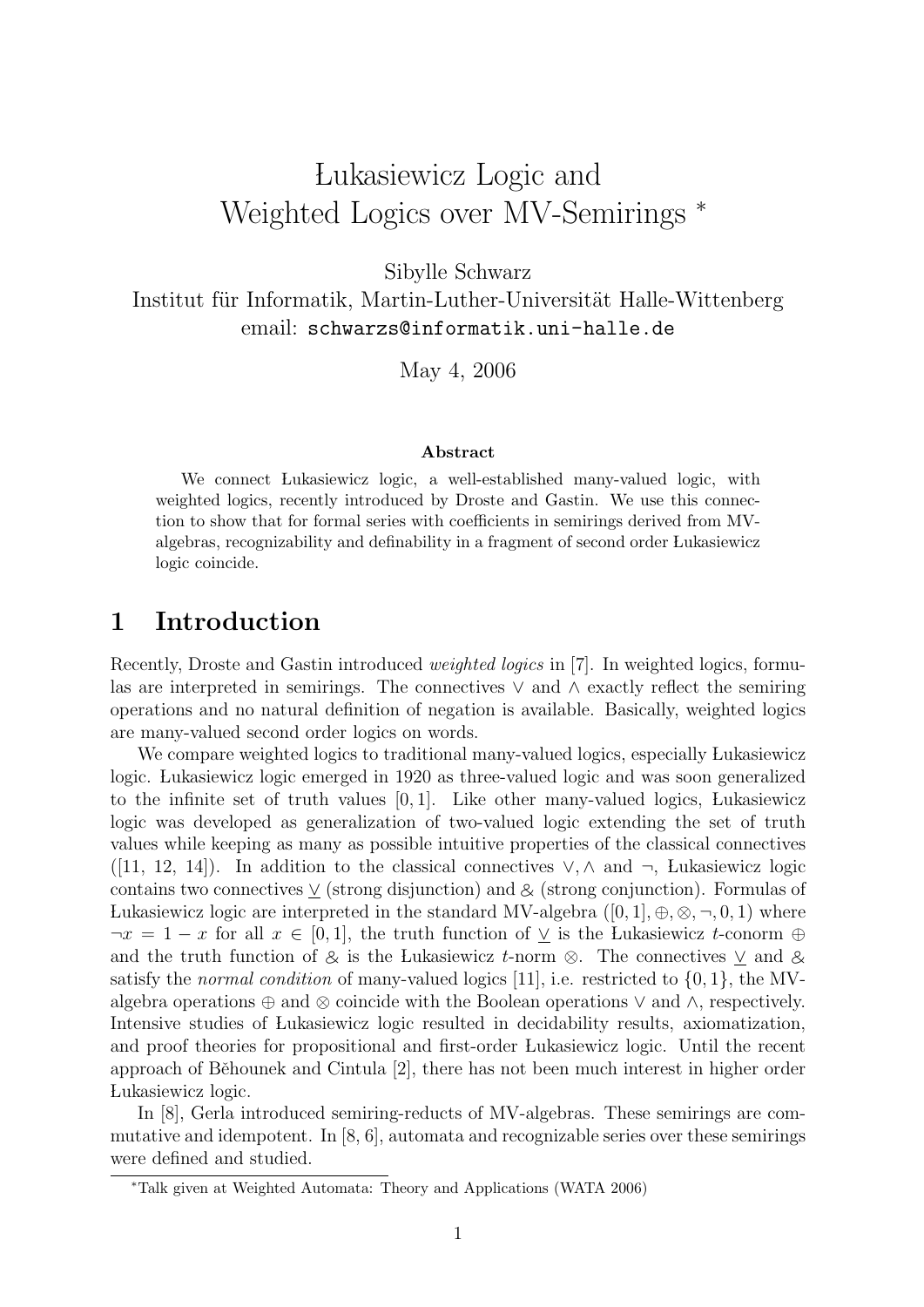We define fragments  $\mathsf{MSO}_{\vee}^{(L,W)}(A,\mathbb{X})$  of monadic second order Lukasiewicz logic appropriate for the definition of formal series. These fragments correspond to weighted logics over MV-semirings. Hence we can apply results from [7] to show that recognizability by automata over the MV-semiring W and definability in  $\mathsf{MSO}_{\vee}^{(\mathbf{L},W)}(A,\mathbb{X})$  coincide.

The paper is organized as follows: After a recapitulation of some notions in Section 2, we introduce MV-algebras in Section 3. In Section 4 we show how to derive semirings from MV-algebras. Section 5 contains a very short overview over weighted automata and recognizable series over MV-semirings. Lukasiewicz logic is introduced in Section 6 and a fragment  $\mathsf{MSO}^{(L,W)}_{\vee}(A,\mathbb{X})$  of Lukasiewicz logic, appropriate for the characterization of formal series is presented Section 7.

Our main result, the coincidence of weighted logics over MV-semirings and our fragment  $\mathsf{MSO}^{(L,W)}_{\vee}(A,\mathbb{X})$  of Lukasiewicz logic is given in Section 8. In Section 9, we prove that a formal series is L-recognizable iff it is definable in  $\mathsf{MSO}_{\vee}^{(\mathbf{L},W)}(A,\mathbb{X})$ . This is a special case of a result in [7], but for MV-semirings, we present a simpler proof.

#### 2 Preliminaries

As usual,  $N, \mathbb{Z}, \mathbb{Q}, \mathbb{R}$  denote the sets of natural numbers, integers, rational and real numbers. Two real numbers  $a, b \in \mathbb{R}$  define the real interval  $[a, b] = \{r \in \mathbb{R} \mid a \le r \le b\}.$ For a finite set  $S$ ,  $|S|$  is the cardinality of  $S$ .

A semiring is a algebraic structure  $\mathbb{K} = (K, +, \cdot, 0_K, 1_K)$  where  $(K, +, 0_K)$  is a commutative monoid,  $(K, \cdot, 1_K)$  is a monoid,  $0_K$  is absorbing w.r.t.  $\cdot$ , and  $\cdot$  distributes over +. A semiring  $\mathbb{K} = (K, +, \cdot, 0_K, 1_K)$  is called commutative if  $\cdot$  is commutative. K is idempotent iff + is idempotent. Note that K is idempotent iff  $1_K + 1_K = 1_K$  [10]. For idempotent semirings K, the restriction  $({0_K, 1_K}, +, \cdot, 0_W, 1_W)$  is isomorphic to the Boolean algebra  $(\{0,1\},\vee,\wedge,0,1)$ . On idempotent semirings, the natural ordering  $\leq$  is defined by

$$
x \le y \quad \text{iff} \quad x + y = y
$$

If  $1_W$  is a maximal w.r.t. this ordering then  $x + 1_W = 1_W$  holds for every  $x \in W$ , i.e.  $1_W$ is absorbing for  $+$ .

An algebraic structure is *locally finite* iff every finitely generated subset of its domain is finite.

For a finite alphabet (set of symbols) A,  $A^n$  denotes the set of all words  $a_1 \cdots a_n$ where  $a_i \in A$  for all  $i \in \{1, ..., n\}$  and  $A^* = \bigcup_{n \in \mathbb{N}} A^n$  where  $A^0 = \{\varepsilon\}$  with the empty word  $\varepsilon$ . The length of  $w \in A^*$  is denoted by  $|w|$  and  $pos(w) = \{0, \ldots, |w|\}$  is the set of positions (next to letters) in w.

For a set W (of truth values) and any set A, a mapping  $S : A \longrightarrow W$  is called W-valued set on A, and a mapping  $S: A^n \longrightarrow W$  is called n-ary W-valued relation on A. For a set W and an alphabet A, a mapping  $S : A^* \longrightarrow W$  is a W-valued language over A. If W is the domain of a semiring, a W-valued language  $S: A^* \longrightarrow W$  is called formal series.

#### 3 MV-algebras

MV-algebras were introduced by Chang as tool to prove the completeness of Lukasiewicz logic (see e.g. [11, 12, 5]), but they are also interesting research objects for algebraists.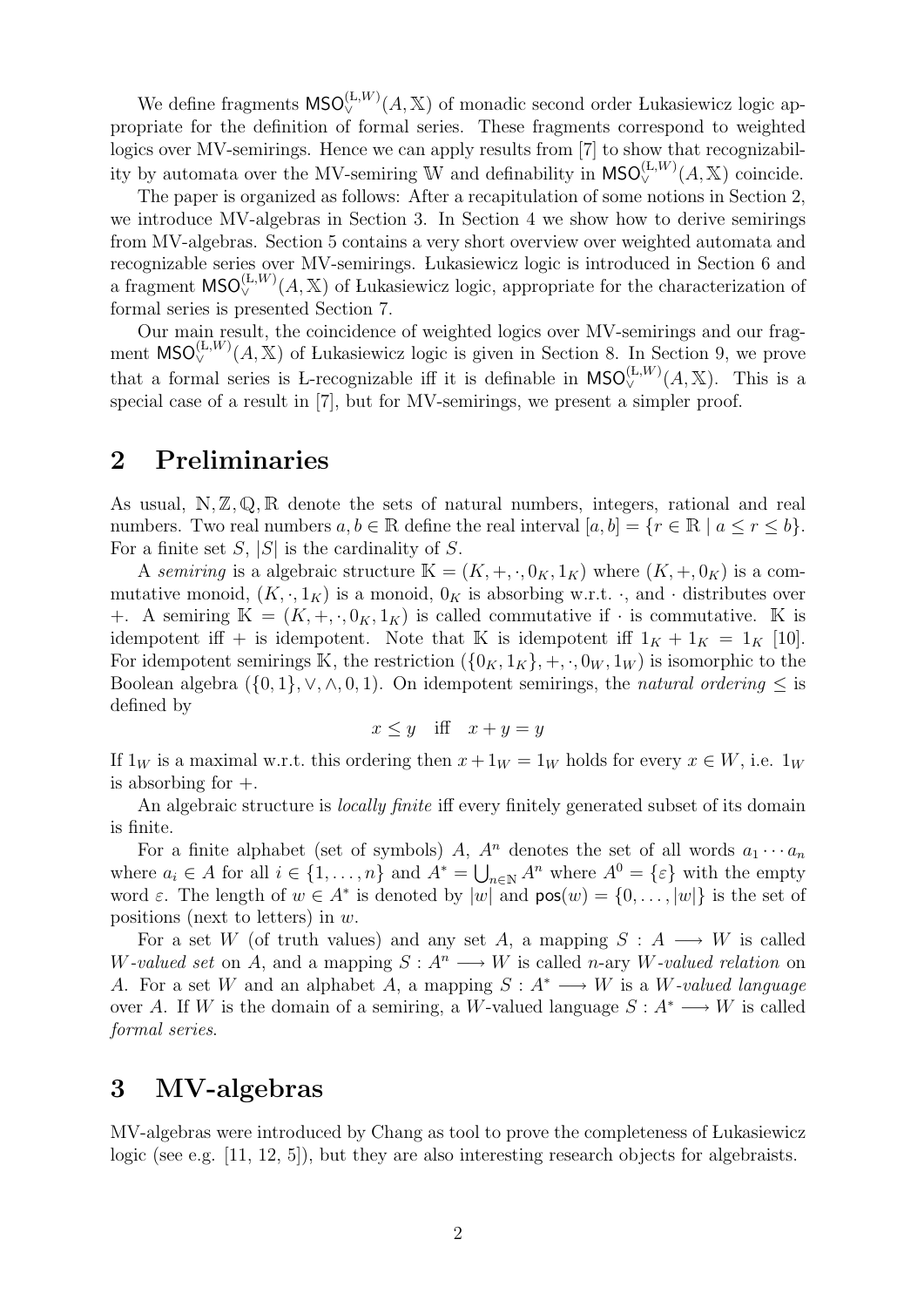**Definition 3.1.** An MV-algebra is a structure  $W = (W, \oplus, \otimes, \neg, 0_W, 1_W)$  where

- 1.  $(W, \oplus, 0_M)$  is a commutative monoid,
- 2. for all  $x \in W : x \oplus 1_W = 1_W$ ,
- 3.  $\neg 0_W = 1_W$  and  $\neg 1_W = 0_W$ ,
- 4. for all  $x, y \in W : \neg(\neg x \oplus \neg y) = x \otimes y$ ,
- 5. for all  $x, y \in W : x \oplus (\neg x \otimes y) = y \oplus (\neg y \otimes x)$

We give several examples for MV-algebras.

**Example 3.1.** For every  $a, b \in \mathbb{R}$  where  $a < b$ , the structure  $([a, b], \oplus, \otimes, \neg, a, b)$  where for all  $x, y \in [a, b]$ 

$$
\neg x = a + b - x
$$
  

$$
x \oplus y = \min\{b, x + y - a\}
$$
  

$$
x \otimes y = \max\{a, x + y - b\}
$$

is an MV-algebra. The pictures below show both functions.



For  $a = 0$  and  $b = 1$  in Example 3.1, we obtain the *standard MV-algebra* 

$$
[0,1]^{\mathbf{L}} = ([0,1], \oplus, \otimes, \neg, 0, 1) \tag{1}
$$

In  $[0, 1]^L$ , the functions  $\otimes$  and  $\oplus$  are called *Lukasiewicz t-norm* and *Lukasiewicz tconorm.* The standard MV-algebra  $[0, 1]^L$  is locally finite [14].

For every interval  $[a, b] \subset \mathbb{R}$  the function

$$
f: [0, 1] \longrightarrow [a, b]
$$
 where  $f(x) = a + x(b - a)$ 

is an isomorphism of  $[0, 1]^L$  and the MV-algebra  $([a, b], \oplus, \otimes, \neg, a, b)$ .

**Example 3.2.** 1. the countable MV-algebra  $([0, 1] \cap \mathbb{Q}, \oplus, \otimes, \neg, 0, 1)$ ,

2. for every  $n \in \mathbb{N} \setminus \{0\}$ , the finite MV-algebra  $\left(\left\{\frac{i}{n} \mid i \in \{0, \ldots, n\}\right\}, \oplus, \otimes, \neg, 0, 1\right)$ (These are isomorphic to the finite MV-algebras  $(\{0,\ldots,n\},\oplus,\otimes,\neg,0,n)$  induced by initial sequences of natural numbers.),

3. for  $n = 1$ , the MV-algebra defined in 2. is the Boolean algebra  $({0, 1}, \vee, \wedge, \neg, 0, 1)$ 

Since all MV-algebras in Example 3.2 are (isomorphic to) sub-MV-algebra of  $[0, 1]^L$ , they are locally finite.

**Example 3.3.** The set of all functions from a nonempty set S to the unit interval  $[0, 1]$ is the domain of the MV-algebra  $([0,1]^S, \oplus, \otimes, \neg, 0, 1)$  where  $\oplus, \otimes, \neg$  are the point-wise extensions of the standard MV-algebra operations and 0 and 1 are the constant functions mapping every element in  $S$  to 0 and 1, respectively.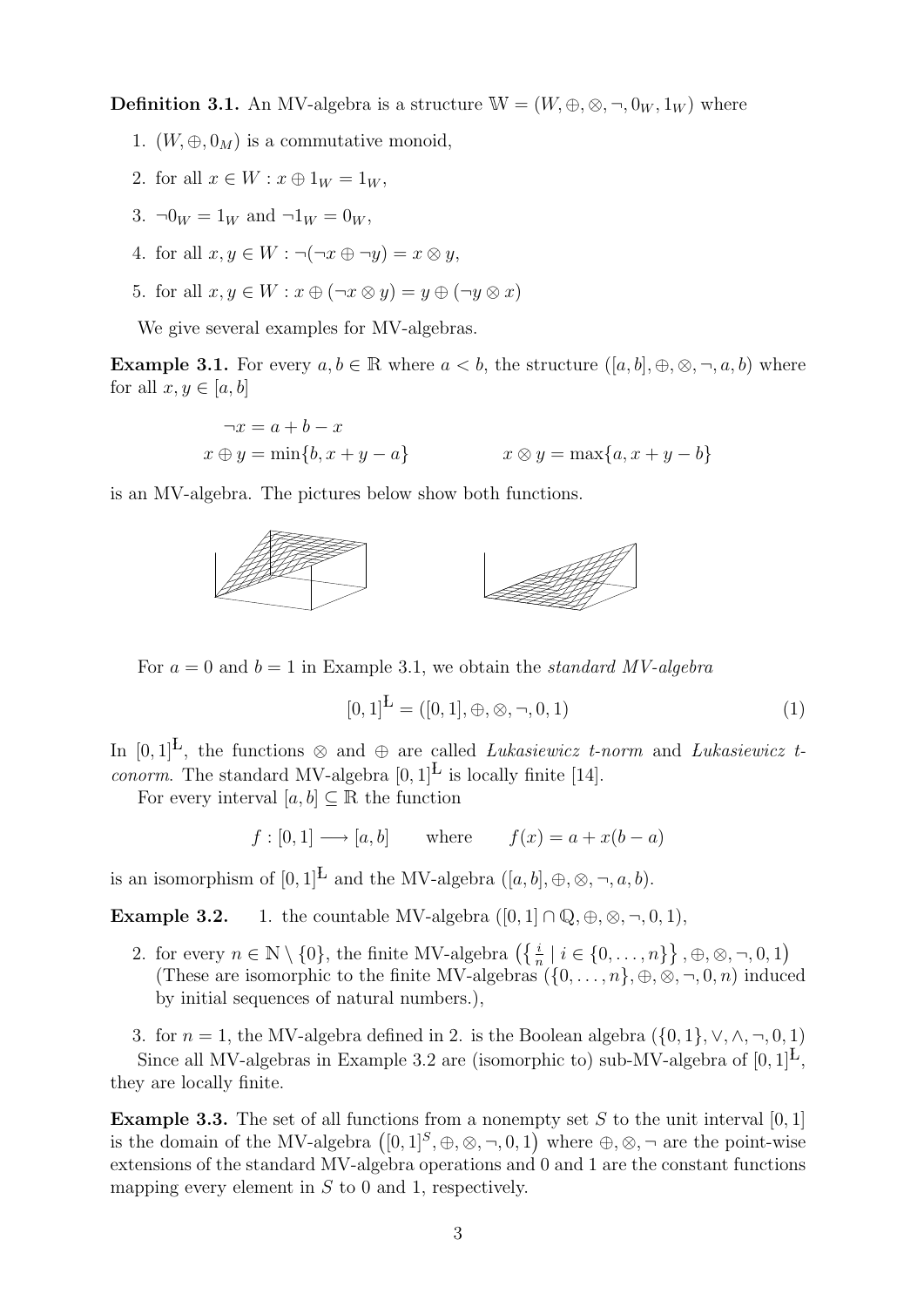Every MV-algebra  $W = (W, \oplus, \otimes, \neg, 0_W, 1_W)$  has the following properties:

- 1. for all  $x \in W : \neg \neg x = x$ ,
- 2. for all  $x \in W : x \otimes 1_W = x$  and  $x \otimes 0_W = 0_W$ ,
- 3. for all  $x, y \in W : x \otimes (\neg x \oplus y) = y \otimes (\neg y \oplus x)$
- 4. ¬ is an isomorphism between W and the dual MV-algebra  $(W, \otimes, \oplus, \neg, 1_W, 0_W)$ .

The natural ordering  $\leq$  on an MV-algebra  $W = (W, \oplus, \otimes, \neg, 0_W, 1_W)$  is defined as follows:

$$
\text{for all } x, y \in W: \qquad x \le y \qquad \text{iff} \qquad \neg x \oplus y = 1_W \tag{2}
$$

Then  $(W, \leq, 0_W, 1_W)$  is a bounded lattice where for all  $x, y \in W$ , the lattice operations satisfy the equations

$$
x \lor y = x \oplus (\neg x \otimes y) \qquad \text{and} \qquad x \land y = x \otimes (\neg x \oplus y) \tag{3}
$$

If for an MV-algebra W, the natural ordering is total then W is called  $MV-chain$ .

In all MV-algebras in Examples 3.1 and 3.2, the ordering defined by Equation 2 coincides with the natural ordering of real numbers. Hence these MV-algebras are MVchains and the lattice operations with respect to this ordering are

$$
x \lor y = x \oplus (\neg x \otimes y) = \max\{x, y\}
$$
  
\n
$$
x \land y = x \otimes (\neg x \oplus y) = \min\{x, y\}
$$
\n(4)

Since  $\oplus$  and  $\otimes$  are associative, we can use the common abbreviations

$$
\bigoplus_{i \in \{1,\dots,n\}} a_i = a_i \oplus \dots \oplus a_n \quad \text{and} \quad \bigotimes_{i \in \{1,\dots,n\}} a_i = a_i \otimes \dots \otimes a_n
$$

and an easy computation implies for  $[0, 1]^L$ 

$$
\bigoplus_{i \in \{1,\dots,n\}} a_i = \min\left\{1, \sum_{i=1}^n a_i\right\} \qquad \bigotimes_{i \in \{1,\dots,n\}} a_i = \max\left\{0, \sum_{i=1}^n a_i - n + 1\right\} \tag{5}
$$

In general, the MV-algebra operations ⊕ and ⊗ are not idempotent and do not distribute over each other, but the following distributive laws hold in every MV-algebra

$$
x \otimes (y \vee z) = (x \otimes y) \vee (x \otimes z) \n x \oplus (y \wedge z) = (x \oplus y) \wedge (x \oplus z)
$$
\n(6)

In any MV-algebra  $\mathbb{W} = (W, \oplus, \otimes, \neg, 0_W, 1_W)$ , if  $\oplus$  or  $\otimes$  are idempotent or distribute over each other then W is a Boolean algebra [14].

Remark 3.1. For every MV-algebra W, the set  $\{0_W, 1_W\}$  induces a sub-MValgebra  $({0_W, 1_W}, \oplus, \otimes, \neg, 0_W, 1_W)$  of W that is isomorphic to the Boolean algebra  $({0, 1}, \vee, \wedge, 0, 1).$ 

Chang's Completeness Theorem justifies the particular importance of the standard MV-algebra.

**Theorem 3.1** ([4]). An equation holds in every MV-algebra iff it holds in  $[0, 1]^L$ .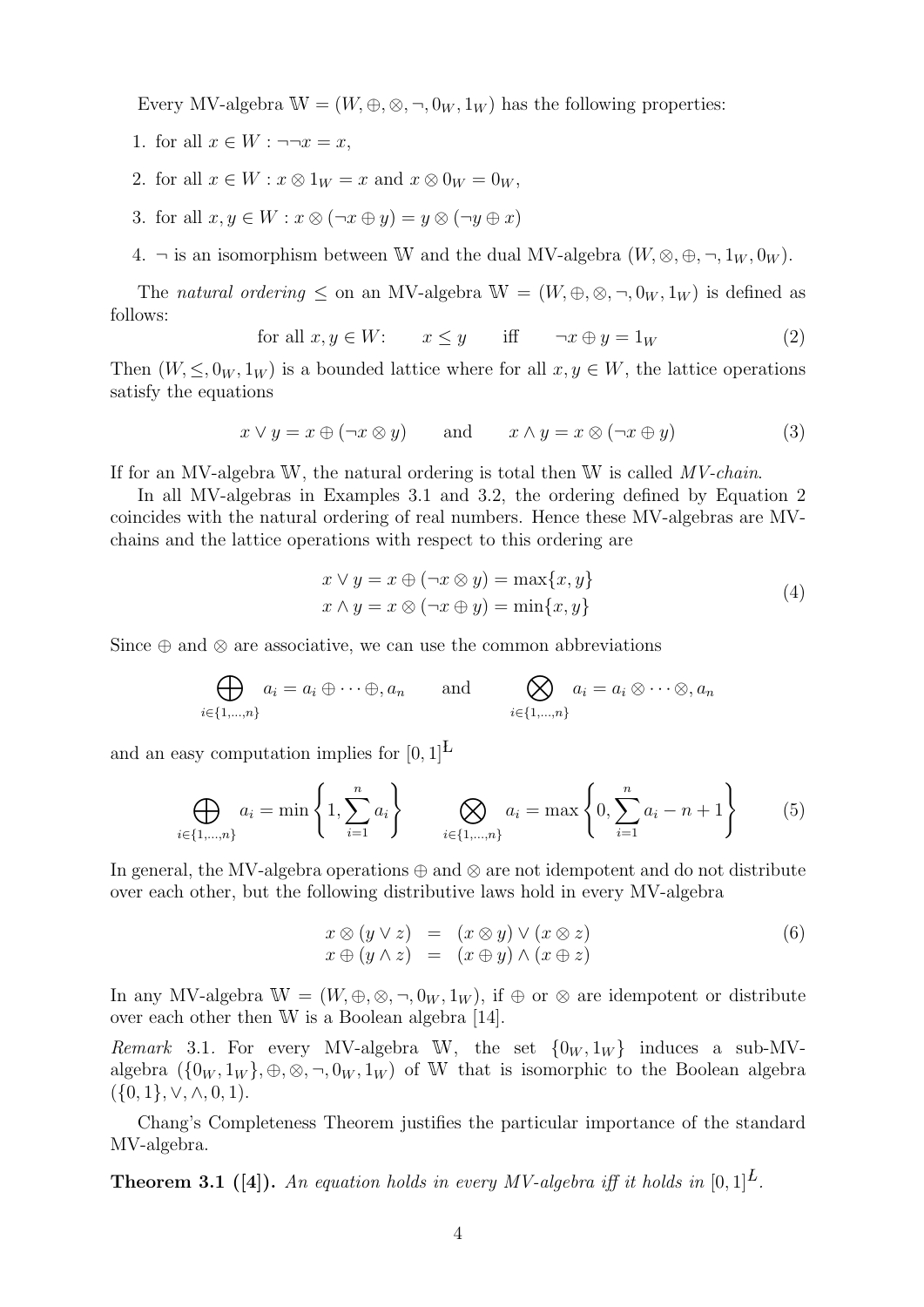#### 4 MV-semirings

As mentioned in Section 3, in an arbitrary MV-algebra  $W = (W, \oplus, \otimes, \neg, 0_W, 1_W)$ , the operations  $\oplus$  and  $\otimes$  do not distribute over each other. Hence usually the reduct W =  $(W, \oplus, \otimes, 0_W, 1_W)$  is not a semiring.

Gerla has shown in [8, 9, 6], that MV-algebras have semiring-reducts containing the lattice operations ∨ and ∧.

**Proposition 4.1** ([8]). For every MV-algebra  $W = (W, \oplus, \otimes, \neg, 0_W, 1_W)$ , both structures

 $W_{\vee} = (W, \vee, \otimes, 0_W, 1_W)$  and  $W_{\wedge} = (W, \wedge, \oplus, 1_W, 0_W)$ 

are commutative semirings and the function  $\neg$  is an isomorphism between  $\mathbb{W}_{\vee}$  and  $\mathbb{W}_{\wedge}$ .

We will call semirings constructed in this way  $MV\text{-}semirings$ . By definition every MV-semiring is commutative and idempotent. In [8, 9, 6], weighted automata over these semirings were introduced.

Example 4.1. From the MV-algebras in Examples 3.1 and 3.2, we derive the following semirings

- non-countable semirings  $([a, b], \max, \otimes, a, b)$ , especially  $[0, 1]_{\wedge}^{\mathbf{L}} = ([0, 1], \max, \otimes, 0, 1)$
- the countable semiring  $([0, 1] \cap \mathbb{Q}, \max, \otimes, 0, 1)$
- for  $n \in \mathbb{N} \setminus \{0\}$  the finite MV-semirings  $(\{0, \frac{1}{n}\})$  $\frac{1}{n}, \ldots, \frac{n-1}{n}$  $\left\{\frac{n-1}{n}, 1\right\}$ , max,  $\otimes$ , 0, 1) and  $({0, \ldots, n}, \max, \otimes, 0, n).$
- the Boolean semiring  $({0, 1}, \text{max}, \text{min}, 0, 1)$

By definition, all MV-semirings are commutative and idempotent.

If an MV-algebra W is locally finite then the semirings  $W<sub>√</sub>$  and  $W<sub>∧</sub>$  are locally finite. Hence both semirings  $[0,1]^{\mathbf{L}}_{\vee}$ ,  $[0,1]^{\mathbf{L}}_{\wedge}$  and all their sub-semirings are locally finite.

#### 5 MV- and L-recognizable series

According to the general definitions of weighted automata [16, 1], a finite  $(W, A)$ automaton  $(Q, \alpha, \delta, \beta)$  is defined by a finite set Q of states, two vectors  $\alpha, \beta : Q \longrightarrow W$ , and a morphism  $\delta : A^* \longrightarrow (Q^2 \longrightarrow W)$  from words to square matrices of order |Q|. Since  $\delta$  is a morphism, it is uniquely defined by its restriction  $\delta: A \longrightarrow (Q^2 \longrightarrow W)$  to letters.

For a word  $w \in A^*$ , the weight of a run  $(p_0, \ldots, p_{|w|}) \subseteq Q^{|w|+1}$  of the weighted automaton  $A$  on  $w$  is

$$
v((p_0,\ldots,p_{|w|}),w)=\alpha(p_0)\otimes\left(\bigotimes_{i\in\text{pos}(w)\setminus\{0\}}\delta(w_i)(p_{i-1},p_i)\right)\otimes\beta(p_{|w|})\tag{7}
$$

As usual, the *behavior* of the  $(W, A)$ -automaton  $A = (Q, \alpha, \delta, \beta)$  is the formal series  $\|\mathcal{A}\| : A^* \longrightarrow W$  that maps every  $w \in A^*$  to

$$
\|\mathcal{A}\|(w) = \bigvee_{\substack{(p_0,\ldots,p_{|w|})\\ \subseteq Q^{|w|+1}}} \left( \alpha(p_0) \otimes \bigotimes_{i \in \mathsf{pos}(w) \setminus \{0\}} \delta(w_i)(p_{i-1}, p_i) \otimes \beta(p_{|w|}) \right) \tag{8}
$$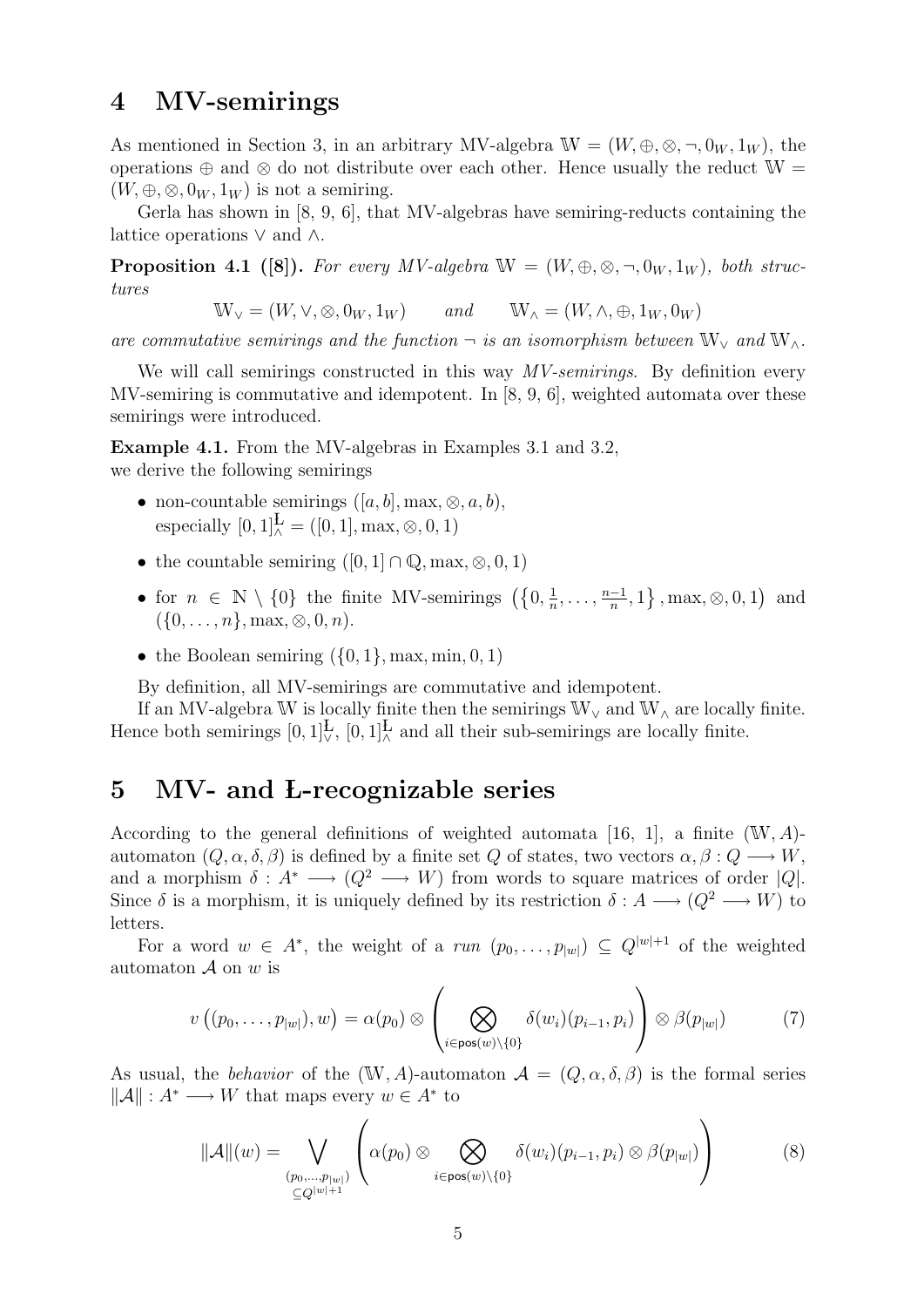A formal series  $S: A^* \longrightarrow W$  is *MV-recognizable* iff there is an MV-semiring W and a  $(W, A)$ -automaton A such that  $||A|| = S$ . A formal series  $S : A^* \longrightarrow W$  is L-recognizable iff there is an  $([0,1]_{\vee}^{\mathbf{L}}, A)$ -automaton A such that  $||A|| = S$ .

#### 6 Lukasiewicz logic

 Lukasiewicz logic is a well-investigated many-valued logic (see e.g. [11, 14, 12, 5]). There are several definitions for the syntax of Lukasiewicz logic that differ mostly in the sets of default connectives. Usually, the unary negation symbol  $\neg$  and some of the binary connectives & (strong conjunction),  $\vee$  (strong disjunction),  $\vee$ ,  $\wedge$  (weak disjunction and conjunction) are used. Since all binary connectives are interpreted by commutative and associative operations, we will use the common abbreviations for finite sets  $I =$  $\{1, \ldots, n\}$ :

$$
\bigvee_{i\in I}\varphi_i=\varphi_1\vee\cdots\vee\varphi_n\qquad\bigwedge_{i\in I}\varphi_i=\varphi_1\wedge\cdots\wedge\varphi_n\qquad\bigotimes_{i\in I}\varphi_i=\varphi_1\otimes\cdots\otimes\varphi_n
$$

Usually, formulas in Lukasiewicz logic are interpreted in the standard MV-algebra  $[0, 1]^L$ but we will also use other MV-algebras W. In many versions of Lukasiewicz logic, truth constants (syntactic representatives for truth values in the domain of W) are part of the syntax.

In Lukasiewicz predicate logic, the quantifiers ∀ and ∃ are used. We will also use quantifiers  $\forall_L$  and  $\exists_L$  not present in standard Lukasiewicz logic. This extension is reasonable since  $\forall_L$  is associated to the Lukasiewicz conjunction  $\otimes$  like  $\forall$  is associated to  $\wedge$ in classical (and many-valued) logic.

Like in classical logic, atoms are constructed by a set  $\Sigma$  of relations symbols, each coming with its arity, and a set  $X$  of variables. Since we will define special monadic second order logics, the set  $X = X_1 \cup X_2$  contains *individual variables* (first order) in  $\mathbb{X}_1$  and set variables (monadic second order) in  $\mathbb{X}_2$ , and atoms of the form  $X(x)$  where  $X \in \mathbb{X}_2$  and  $x \in \mathbb{X}_1$  are allowed.

The set  $atom(\Sigma, \mathbb{X})$  of atoms in monadic second order Lukasiewicz logic is

$$
\mathsf{atom}(\Sigma, \mathbb{X}) = \{p(x_1, \ldots, x_n) \mid p \in \Sigma, x_1, \ldots, x_n \in \mathbb{X}_1\} \cup \{X(x) \mid X \in \mathbb{X}_2, x \in \mathbb{X}_1\}
$$

where  $p$  is an *n*-ary relation symbol.

Formulas in monadic second order Lukasiewicz logic  $\mathsf{MSO}^{(\mathrm{L}, W)}(\Sigma, \mathbb{X})$  are constructed from atoms, connectives and quantifiers, as follows

$$
\varphi ::= c \mid P \mid \neg \varphi \mid \varphi * \psi \mid Qx\varphi
$$

where  $c \in W$  is a truth value, P is an atom,  $* \in \{8, \vee, \vee, \wedge\}$ ,  $Q \in \{\forall, \exists, \forall_L, \exists_L\}$ , and  $x \in \mathbb{X}$ .

The semantics of Lukasiewicz logic is a generalization of the classical semantics of predicate logic. For a set W of truth values, a W-valued  $\Sigma$ -structure  $S = (S, [\cdot]_S)$  is defined by

- $\bullet$  the non-empty domain  $S$  and
- for every *n*-ary relation symbol *p* in  $\Sigma$ , a *W*-valued relation  $[p]_S : S^n \longrightarrow W$ .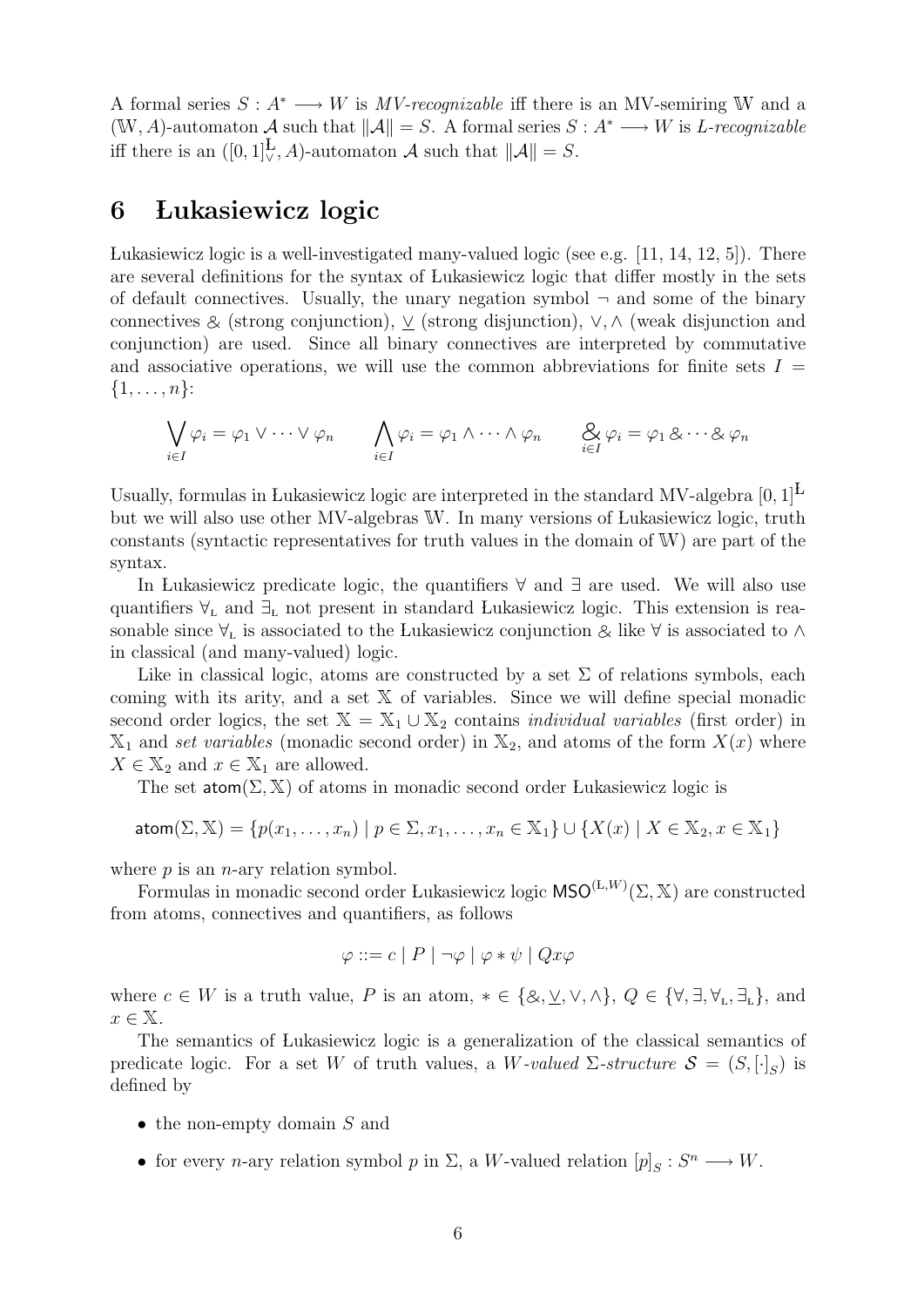An *assignment* for X in S maps first order variables to domain elements and monadic second order variables to unary W-relations:

$$
\sigma: \mathbb{X}_1 \longrightarrow S \qquad \sigma: \mathbb{X}_2 \longrightarrow (S \longrightarrow W)
$$

An interpretation is a pair  $(\mathcal{S}, \sigma)$  of a W-valued  $\Sigma$ -structure S and an assignment  $\sigma$ . The (truth) value of atoms under an interpretation  $(S, \sigma)$  is defined as follows

$$
[p(x_1, \ldots, x_n)]_{(\mathcal{S}, \sigma)} = [p]_S (\sigma(x_1), \ldots, \sigma(x_n))
$$
  

$$
[X(x)]_{(\mathcal{S}, \sigma)} = \sigma(X) (\sigma(x))
$$
 (9)

Usually, formulas in Lukasiewicz logics are interpreted in the standard MV-algebra  $[0, 1]^L$ but we may use any other MV-algebra  $W = (W, \oplus, \otimes, \neg, 0_W, 1_W)$  as well. The strong connectives &,  $\vee$  and  $\neg$  are interpreted by the MV-algebra operations  $\oplus$ ,  $\otimes$  and  $\neg$ , respectively. The value of a non-atomic formula  $\varphi \in \mathsf{MSO}^{(\mathrm{L}, W)}(\Sigma, \mathbb{X})$  in an interpretation  $(\mathcal{S}, \sigma)$  is defined as usual:

$$
\begin{aligned}\n\llbracket \neg \varphi \rrbracket_{(\mathcal{S},\sigma)} &= \neg \llbracket \varphi \rrbracket_{(\mathcal{S},\sigma)} \\
\llbracket \varphi \vee \psi \rrbracket_{(\mathcal{S},\sigma)} &= \llbracket \varphi \rrbracket_{(\mathcal{S},\sigma)} \oplus \llbracket \psi \rrbracket_{(\mathcal{S},\sigma)} \\
\llbracket \varphi \wedge \psi \rrbracket_{(\mathcal{S},\sigma)} &= \llbracket \varphi \rrbracket_{(\mathcal{S},\sigma)} \vee \llbracket \psi \rrbracket_{(\mathcal{S},\sigma)} \\
\llbracket \varphi \wedge \psi \rrbracket_{(\mathcal{S},\sigma)} &= \llbracket \varphi \rrbracket_{(\mathcal{S},\sigma)} \wedge \llbracket \psi \rrbracket_{(\mathcal{S},\sigma)} \\
\llbracket \exists x \varphi \rrbracket_{(\mathcal{S},\sigma)} &= \bigvee_{i \in I} \llbracket \varphi \rrbracket_{(\mathcal{S},\sigma[x \mapsto i])} \qquad \llbracket \forall x \varphi \rrbracket_{(\mathcal{S},\sigma)} &= \bigwedge_{i \in I} \llbracket \varphi \rrbracket_{(\mathcal{S},\sigma[x \mapsto i])} \qquad (10) \\
\llbracket \exists_{\mathrm{L}} x \varphi \rrbracket_{(\mathcal{S},\sigma)} &= \bigoplus_{i \in I} \llbracket \varphi \rrbracket_{(\mathcal{S},\sigma[x \mapsto i])} \qquad \llbracket \forall_{\mathrm{L}} x \varphi \rrbracket_{(\mathcal{S},\sigma)} &= \bigotimes_{i \in I} \llbracket \varphi \rrbracket_{(\mathcal{S},\sigma[x \mapsto i])}\n\end{aligned}
$$

for finite  $S \cup W^S$ ,  $I = S$  for  $x \in \mathbb{X}_1$  and  $I = W^S$  for  $x \in \mathbb{X}_2$ .

Every formula  $\varphi \in \mathsf{MSO}^{(L,W)}(\Sigma, \mathbb{X})$  defines a mapping from the set of all interpretations into the truth domain W. If  $\varphi \in \mathsf{MSO}^{(L,W)}(\Sigma, \mathbb{X})$  is a sentence, i.e. does not contain free variables, the assignment  $\sigma$  is irrelevant. Hence every sentence  $\varphi \in \mathsf{MSO}^{(L,W)}(\Sigma, \mathbb{X})$ defines a mapping from structures to truth values, i.e. a W-valued language.

Remark 6.1. By Remark 3.1, the set  $\{0_W, 1_W\}$  of truth values is closed under all truth functions for connectives in  $\mathsf{MSO}^{(L,W)}(\Sigma, \mathbb{X})$ . Hence  $\mathsf{MSO}^{(L,W)}(\Sigma, \mathbb{X})$  satisfies the normal condition (see [11]) of many-valued logics, i.e.  $\vee$  and & coincide with  $\vee$  and  $\wedge$ , respectively.

#### 7 Lukasiewicz logic on words

To characterize recognizable formal series, a fragment of Lukasiewicz logic suffices. The fragment  $\mathsf{MSO}^{(L,W)}(A, X)$  is parameterized by an alphabet A and an MV-algebra W. Since we want to characterize sets of words, we fix the usual signature that contains the binary relation symbol  $\leq$  and the set  $\{P_a \mid a \in A\}$  of unary letter predicates. For every truth value  $c \in W$ , a truth constant c is present in the syntax of  $\mathsf{MSO}^{(\mathrm{L},W)}(A,\mathbb{X})$ .

Since we want do describe formal series, we are only interested in the truth value of formulas in *word structures*. Every word  $w \in A^*$  defines the word structure  $w =$  $(\textsf{pos}(w), [\cdot]_w)$  where

$$
[\leq]_w(i,j) = \begin{cases} 1_W & \text{iff } i \leq j \\ 0_W & \text{otherwise} \end{cases}
$$
  
for every  $a \in A$ :  $[P_a]_w(i) = \begin{cases} 1_W & \text{iff } i > 0 \text{ and } w_i = a \\ 0_W & \text{otherwise} \end{cases}$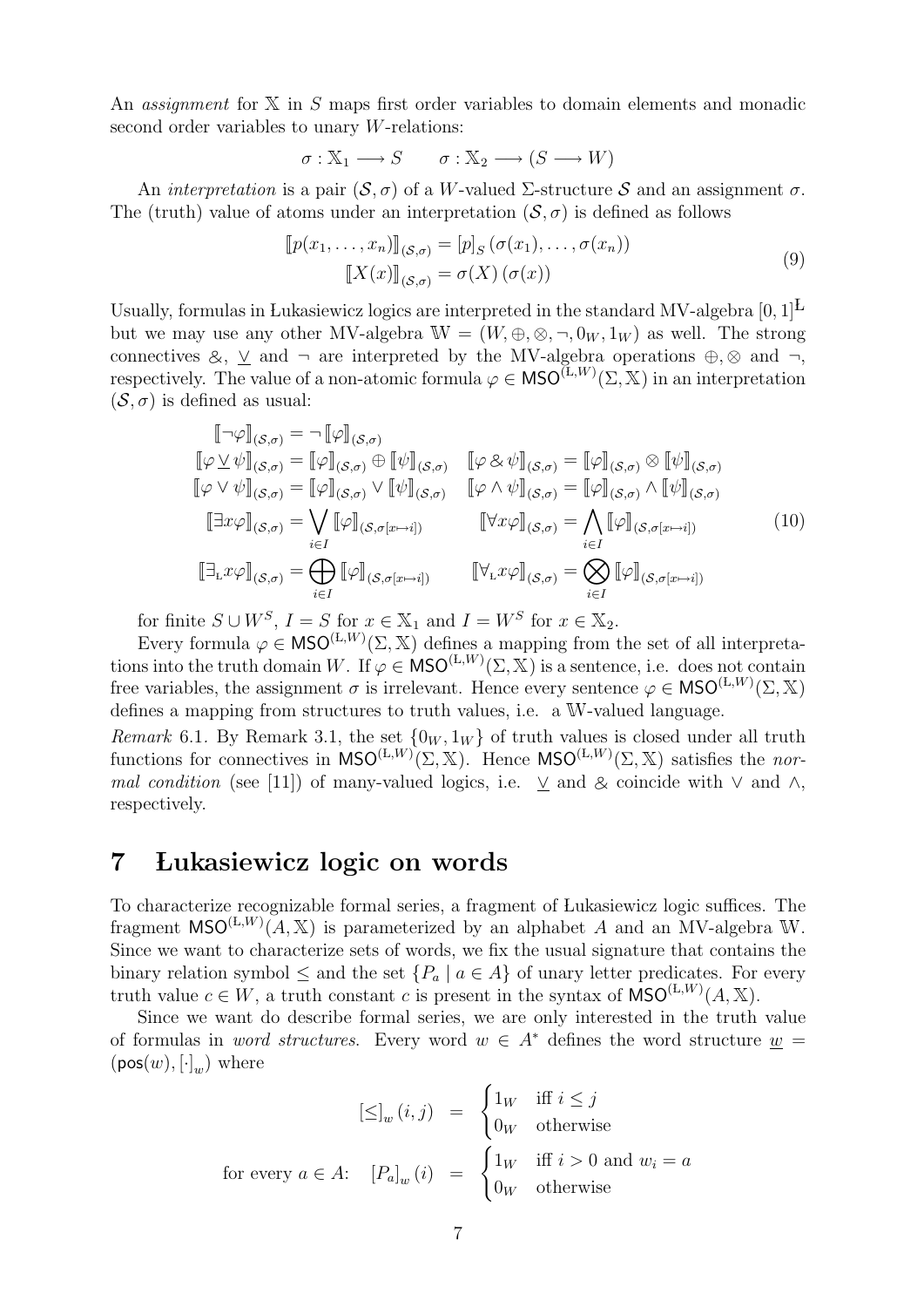An assignment  $\sigma$  for w maps first order variables to positions in w and second order variables to (characteristic functions of) sets of positions in  $w$ :

$$
\sigma: \mathbb{X}_1 \longrightarrow \mathsf{pos}(w) \qquad \sigma: \mathbb{X}_2 \longrightarrow (\mathsf{pos}(w) \longrightarrow \{0_W, 1_W\})
$$

The value of atoms in an interpretation  $(\underline{w}, \sigma)$  is calculated from  $[\cdot]_{\underline{w}}$  and  $\sigma$  according to Equation 9:

$$
\llbracket x \le y \rrbracket_{(\underline{w}, \sigma)} = \begin{cases} 1_W & \text{iff } \sigma(x) \le \sigma(y) \\ 0_W & \text{otherwise} \end{cases}
$$
\n
$$
\llbracket P_a(x) \rrbracket_{(\underline{w}, \sigma)} = \begin{cases} 1_W & \text{iff } \sigma(x) > 0 \text{ and } w_{\sigma(x)} = a \\ 0_W & \text{otherwise} \end{cases}
$$
\n
$$
\llbracket X(x) \rrbracket_{(\underline{w}, \sigma)} = \sigma(X)(\sigma(x)) \in \{0_W, 1_W\}
$$
\n
$$
(11)
$$

Remark 7.1. Although  $w$  is a W-valued structure, all atoms are crisp, i.e. have truth values in  $\{0_W, 1_W\}$  under every interpretation.

The semantics of  $\mathsf{MSO}^{(L,W)}(A, X)$ -formulas is defined inductively according to the equations in (11) and (10). Every sentence  $\varphi \in \mathsf{MSO}^{(L,W)}(A, \mathbb{X})$  defines the W-valued language

$$
S_{\varphi}: A^* \longrightarrow W \qquad \text{where} \qquad S_{\varphi}(w) = [\![\varphi]\!]_{\underline{w}} \tag{12}
$$

**Definition 7.1.** For an alphabet A, a truth domain W and a logic language  $L$ , a Wvalued language  $S : A^* \longrightarrow W$  is L-definable iff there is a sentence  $\varphi \in L$  such that  $[\![\varphi]\!]_w = S.$ 

To define formal series, we restrict our logic  $\mathsf{MSO}^{(L,W)}(A,\mathbb{X})$  to the fragments  $\mathsf{MSO}^{(\mathrm{L}, W)}_\vee(A, \mathbb{X})$  where

- the negation symbol  $\neg$  is applied to atoms only,
- $\vee$  and  $\&$  are the only binary connectives,
- $\exists$  and  $\forall_{\text{L}}$  are the only quantifiers.

and  $\mathsf{MSO}^{(\mathrm{L}, W)}_\wedge(A, \mathbb{X})$  where

- the negation symbol  $\neg$  is applied to atoms only,
- $\land$  and  $\lor$  are the only binary connectives,
- $\forall$  and  $\exists_{\text{L}}$  are the only quantifiers.

Due to the restricted syntax, the truth value of a sentence  $\varphi \in \mathsf{MSO}_{\vee}^{(\mathbf{L},W)}(A,\mathbb{X})$  in a word structure can be calculated using only the MV-algebra operations ∨ and ⊗, i.e. the operations of the MV-semiring  $W_y$  defined in Proposition 4.1. By a similar argument, every formula in  $\mathsf{MSO}_{\wedge}^{(\mathbf{L},W)}(A,\mathbb{X})$  can be interpreted in the MV-semiring  $\mathbb{W}_{\wedge}$ . Therefore the following proposition is immediate.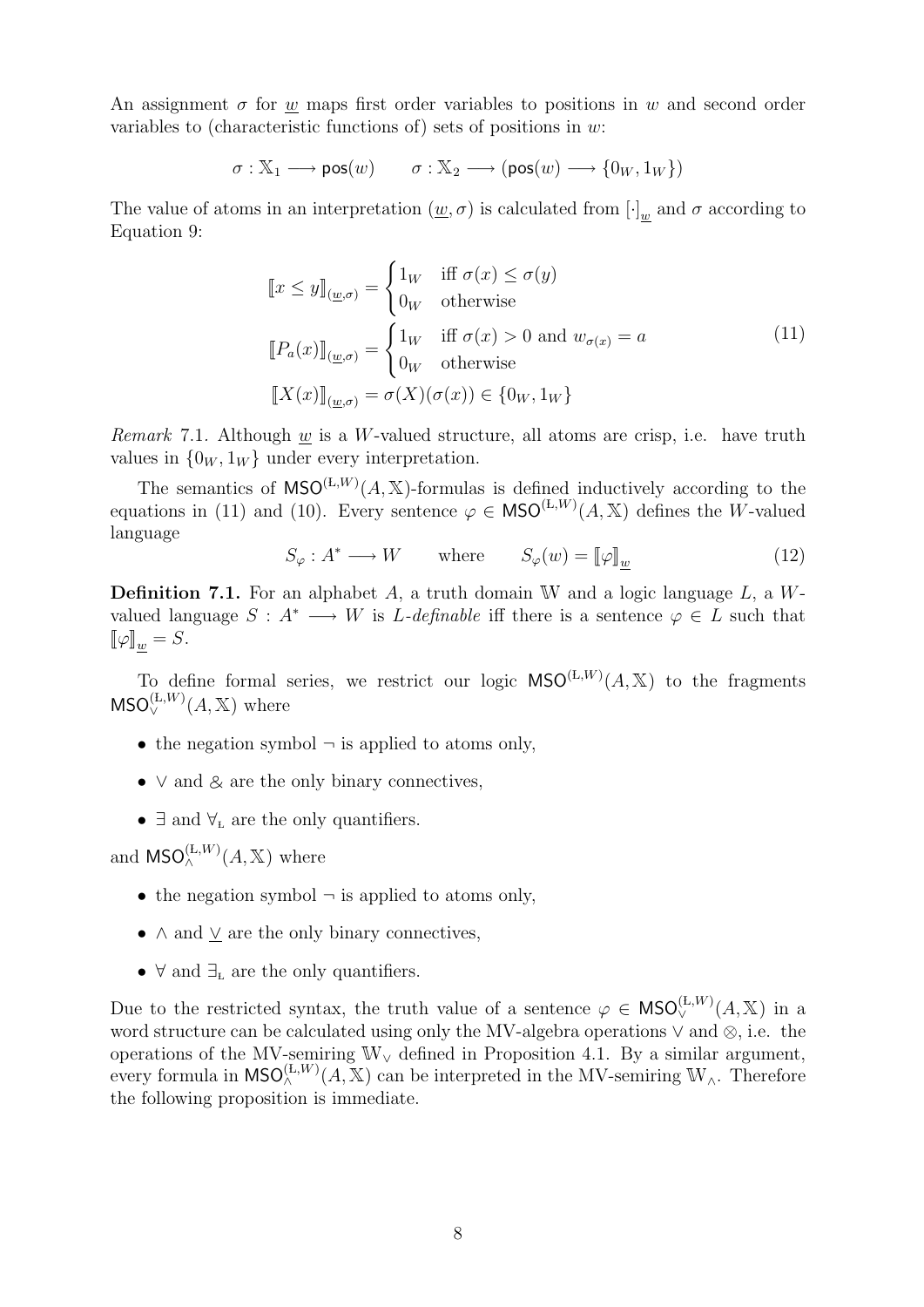**Proposition 7.1.** Let A be an alphabet and  $W = (W, \oplus, \otimes, \neg, 0_W, 1_W)$ 

1. For every sentence  $\varphi \in \mathsf{MSO}_{\vee}^{(L,W)}(A, \mathbb{X}),$  the mapping

 $S_{\varphi}: A^* \longrightarrow W$  where  $S_{\varphi}(w) = [\![\varphi]\!]_{w}$ 

is a formal series over the semiring  $\mathbb{W}_{\vee}$ .

2. For every sentence  $\varphi \in \mathsf{MSO}_{\wedge}^{(L,W)}(A,\mathbb{X}),$  the mapping

$$
S_{\varphi}: A^* \longrightarrow W \qquad \text{where} \qquad S_{\varphi}(w) = \llbracket \varphi \rrbracket_{\underline{w}}
$$

is a formal series over the semiring  $\mathbb{W}_{\wedge}$ .

Since  $\neg$  is an isomorphism of the semirings W<sub> $\vee$ </sub> and W<sub> $\wedge$ </sub>, we may restrict our attention to the fragment  $\mathsf{MSO}^{(\mathbf{L},W)}_\vee(A,\mathbb{X}).$ 

#### 8 Weighted logics over MV-semirings

According to [7], a finite alphabet A and the semiring W define the weighted logic  $\mathsf{MSO}(W, A)$ . Since weighted logics were introduced to allow the characterization of recognizable series by a logic formalism, the connectives in weighted logics reflect the semiring operations very closely. Hence for a general semiring W, the meaning of connectives and quantifiers is sometimes counter-intuitive.

MV-algebra operations are designed as truth functions for a generalization of the classical connectives. Hence in weighted logics over MV-semirings, connectives inherit an intuitive meaning for the underlying MV-algebra.

Comparing the fragment  $\mathsf{MSO}_{\vee}^{(\mathbf{L},W)}(A,\mathbb{X})$  of Lukasiewicz logic to the weighted logic MSO(W, A), we notice a strong similarity. The set of relation symbols  $\{\leq\} \cup \{P_a \mid a \in A\}$ is the same for both logics. Hence for a fixed set X of variables, the sets of atoms coincide in  $\mathsf{MSO}(W, A)$  and  $\mathsf{MSO}^{(\mathbf{L}, W)}_\vee(A, \mathbb{X}).$ 

Both logics  $\mathsf{MSO}(W, A)$  and  $\mathsf{MSO}_{V}^{(L,W)}(A, X)$  use different symbols for conjunction and generalization. This is necessary, because in Lukasiewicz logic, the meaning of  $\wedge$  and ∀ is predefined and satisfies certain logic laws. In general, this predefined meaning does not coincide with the interpretation of  $\wedge$  and  $\forall$  in weighted logic over general semirings.

Another difference between weighted logic and our version of Lukasiewicz logic is merely philosophical and concerns the view to the semiring elements. In weighted logic, they are special atoms having a fixed meaning in every word interpretation. In Lukasiewicz logic, their syntactic representatives are truth constants (connectives of arity 0).

We present the semantics of truth constants, atoms and negated atoms in a weighted logic  $\mathsf{MSO}(W, A)$  as defined in [7] in comparison to the semantics of the adequate fragment  $\mathsf{MSO}^{(\mathrm{L}, W)}_\vee(A, \mathbb{X})$  of Lukasiewicz logic: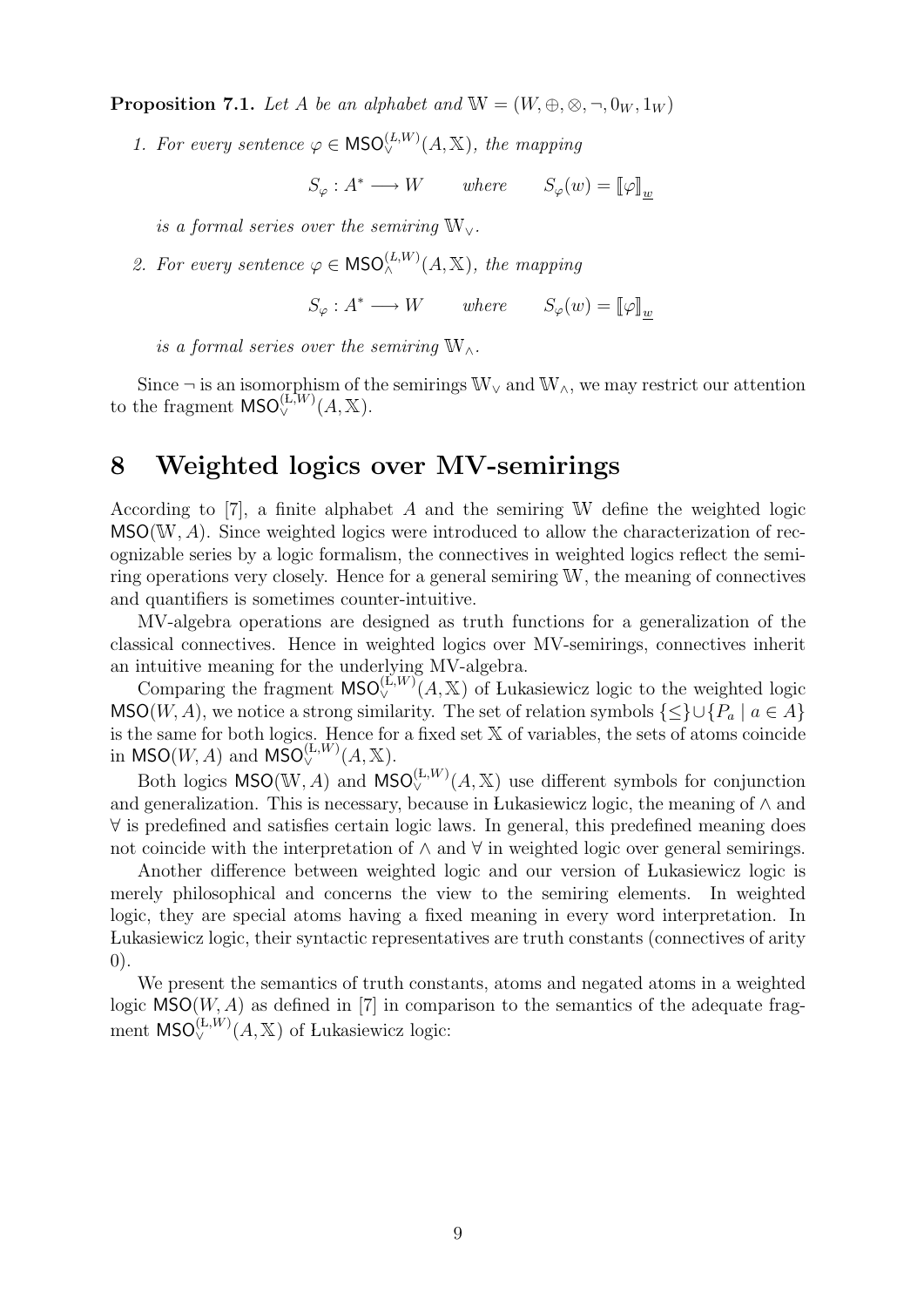$$
\mathsf{MSO}(W, A) \qquad \mathsf{MSO}^{(\mathbf{L}, W)}_{\vee}(A, \mathbb{X}) \qquad (13)
$$

$$
\llbracket c \rrbracket (w, \sigma) = c
$$
\n
$$
\llbracket x \le y \rrbracket (w, \sigma) = \begin{cases}\n1 & \text{iff } \sigma(x) \le \sigma(y) \\
0 & \text{otherwise}\n\end{cases} = \llbracket x \le y \rrbracket_{(\underline{w}, \sigma)}
$$
\n
$$
\llbracket P_a(x) \rrbracket (w, \sigma) = \begin{cases}\n1 & \text{iff } \sigma(x) > 0 \text{ and } w_{\sigma(x)} = a \\
0 & \text{otherwise}\n\end{cases} = \llbracket P_a(x) \rrbracket_{(\underline{w}, \sigma)}
$$
\n
$$
\llbracket x \in X \rrbracket (w, \sigma) = \begin{cases}\n1 & \text{iff } \sigma(x) \in \sigma(X) \\
0 & \text{otherwise}\n\end{cases} = \llbracket X(x) \rrbracket_{(\underline{w}, \sigma)}
$$
\n
$$
\llbracket \neg \varphi \rrbracket (w, \sigma) = \begin{cases}\n1 & \text{iff } \llbracket \varphi \rrbracket (w, \sigma) = 0 \\
0 & \text{otherwise}\n\end{cases} = \llbracket \neg \varphi \rrbracket_{(\underline{w}, \sigma)}
$$

According to the definition of weighted logics in [7] and Equation (10), the semantics of non-atomic formulas is defined by

$$
\begin{aligned}\n\text{MSO}(W, A) & \text{MSO}_{\vee}^{(\mathbf{L}, W)}(A, \mathbb{X}) \\
\llbracket \varphi \lor \psi \rrbracket (w, \sigma) &= \llbracket \varphi \rrbracket (w, \sigma) \lor \llbracket \psi \rrbracket (w, \sigma) = \llbracket \varphi \lor \psi \rrbracket_{\langle \underline{w}, \sigma \rangle} \\
\llbracket \varphi \land \psi \rrbracket (w, \sigma) &= \llbracket \varphi \rrbracket (w, \sigma) \otimes \llbracket \psi \rrbracket (w, \sigma) = \llbracket \varphi \otimes \psi \rrbracket_{\langle \underline{w}, \sigma \rangle} \\
\llbracket \exists x \varphi \rrbracket (w, \sigma) &= \bigvee_{i \in I} \llbracket \varphi \rrbracket (w, \sigma[x \mapsto i]) \\
&= \llbracket \exists x \varphi \rrbracket_{\langle \underline{w}, \sigma \rangle} \\
\llbracket \forall x \varphi \rrbracket (w, \sigma) &= \bigotimes_{i \in I} \llbracket \varphi \rrbracket (w, \sigma[x \mapsto i]) \\
&= \llbracket \forall_{\mathbf{L}} x \varphi \rrbracket_{\langle \underline{w}, \sigma \rangle} \\
\end{aligned}
$$
\n(14)

where  $I = \text{pos}(w)$  for  $x \in \mathbb{X}_1$  and  $I = 2^{\text{pos}(w)}$  for  $x \in \mathbb{X}_2$ .

**Definition 8.1.** The mapping  $t : \mathsf{MSO}(W, A) \longrightarrow \mathsf{MSO}_{\vee}^{(\mathbf{L}, W)}(A, \mathbb{X})$  is defined by

$$
t(\varphi) = \varphi \quad \text{if } \varphi \text{ is an atom or truth constant}
$$
  
\n
$$
t(\neg \varphi) = \neg(t(\varphi))
$$
  
\n
$$
t(\varphi \lor \psi) = t(\varphi) \lor t(\psi)
$$
  
\n
$$
t(\varphi \land \psi) = t(\varphi) \otimes t(\psi)
$$
  
\n
$$
t(\exists x \varphi) = \exists x(t(\varphi))
$$
  
\n
$$
t(\forall x \varphi) = \forall_{L} x(t(\varphi))
$$

Note that the function  $t$  in Definition 8.1 is a bijection. An easy induction using the equations in (13) and (14) shows the following theorem.

**Theorem 8.1.** For every word  $w \in A$ , every valuation  $\sigma$  and every formula  $\varphi \in A$  $\mathsf{MSO}({\mathbb{W}},A),$ 

$$
\llbracket \varphi \rrbracket_{\mathcal{V}}(w, \sigma) = \llbracket t(\varphi) \rrbracket_{(\underline{w}, \sigma)}
$$

Restricted to sentences, we obtain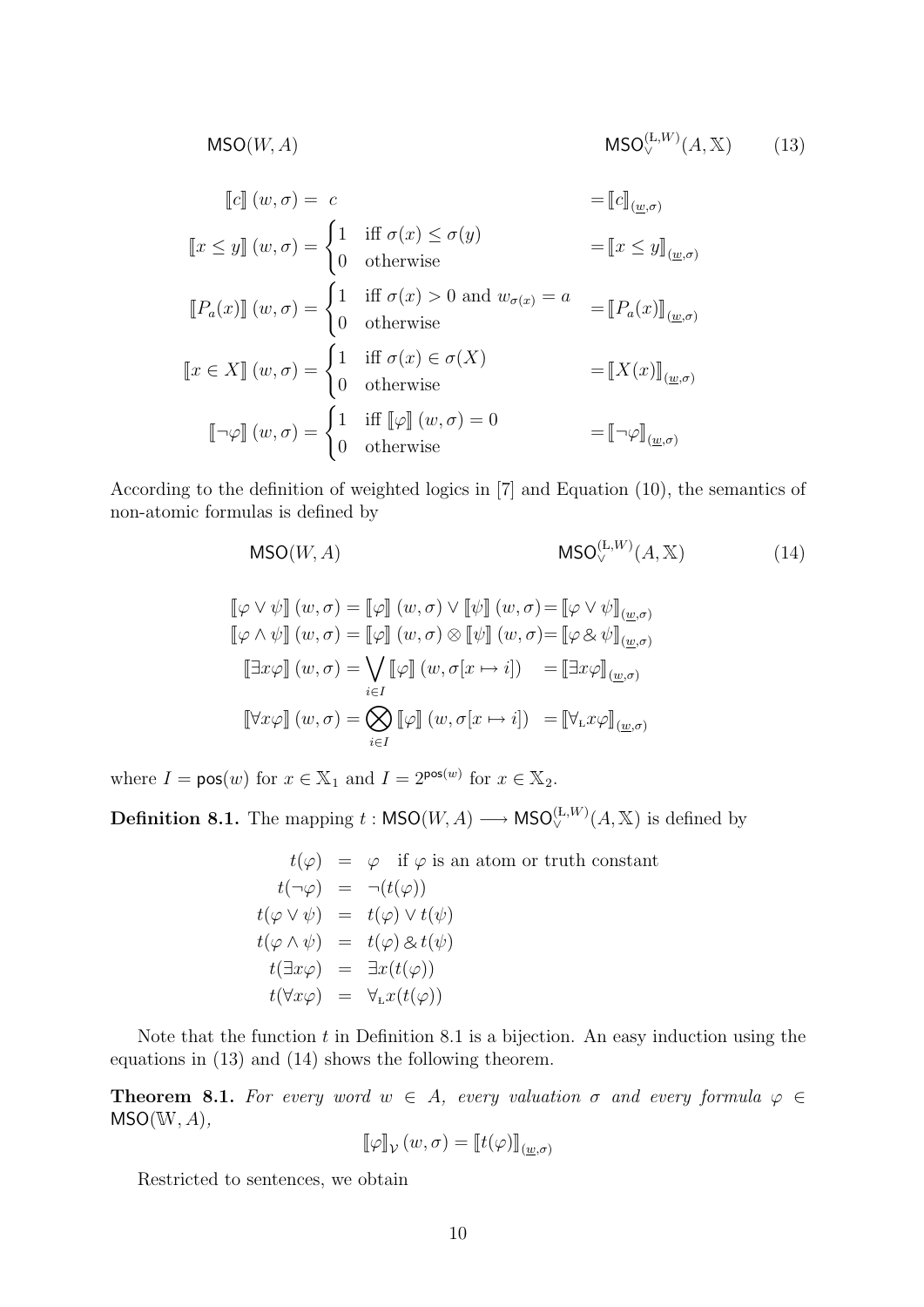**Corollary 8.1.** For every sentence  $\varphi \in \mathsf{MSO}(W, A)$ :  $[\![\varphi]\!] = S_{t(\varphi)}$ .

This immediately implies

Corollary 8.2. A formal series  $S: A^* \longrightarrow W$  is definable in MSO(W, A) iff S is definable in  $\mathsf{MSO}^{(L,W)}_\vee(A,\mathbb{X})$ .

Corollary 8.2 allows to apply all results about locally finite semirings from [7] to our fragment of Lukasiewicz logic. From

**Theorem 8.2** ([7]). For a locally finite commutative semiring  $\mathbb{K}$  and an alphabet A, it is decidable

1. for  $\varphi, \psi \in \text{MSO}(\mathbb{K}, A)$ , whether  $\llbracket \varphi \rrbracket = \llbracket \psi \rrbracket$ 

2. for  $\varphi \in \text{MSO}(\mathbb{K}, A)$ , whether  $0 \in [\![\varphi]\!]$   $(A^*)$ 

we infer the following decidability result about our fragment of Lukasiewicz logic.

Corollary 8.3. For every alphabet A, it is decidable

- 1. for  $\varphi, \psi \in \mathsf{MSO}_{\vee}^{(L,W)}(A, \mathbb{X}),$  whether  $S_{\varphi} = S_{\psi}$
- 2. for  $\varphi \in \mathsf{MSO}_{\vee}^{(L,W)}(A,\mathbb{X})$ , whether  $0 \in S_{\varphi}(A^*)$

# $\mathbf 9 \quad \mathsf{MSO}^{(\mathbf L,W)}_\vee(A,{\mathsf X})\text{-definable series}$

In  $[7]$ , Droste and Gastin generalized the well-known theorem by Büchi and Elgot  $[13, 3]$ to the following theorem.

**Theorem 9.1** ([7]). Let W be a commutative semiring and A an alphabet. Then a series  $S: A^* \longrightarrow K$  is recognizable iff S is definable in restricted MSO(W, A).

In formulas from restricted MSO(W, A), the quantifier  $\forall$  does not bind second order variables and all ∀-quantified formulas satisfy a certain semantic condition. For a definition of restricted  $\mathsf{MSO}(W, A)$ , see [7].

The proof of Theorem 9.1 in  $[7]$  is a generalization of the constructive proof of Büchi's and Elgot's theorem. For a weighted automaton  $\mathcal{A} = (Q, \alpha, \delta, \beta)$  (w.l.o.g. we assume  $Q = \{1, \ldots, n\}$ , a sentence  $\varphi_A \in \mathsf{MSO}(W, A)$  is constructed such that  $||A|| = ||\varphi_A||$ .

The following sentence is an alternative to the formula in [7]. It is closer to the traditional style in [17, 15] and avoids the concept of unambiguous formulas used in [7].

$$
\varphi_{A} = \exists X_{1} ... \exists X_{n} (\varphi_{p} \land \varphi_{\alpha} \land \varphi_{\delta} \land \varphi_{\beta}) \text{ where}
$$
\n
$$
\varphi_{p} = \forall x \bigvee_{p \in Q} \left( X_{p}(x) \land \bigwedge_{q \in Q \setminus \{p\}} \neg X_{q}(x) \right)
$$
\n
$$
\varphi_{\alpha} = \forall x \left( \neg \text{first}(x) \lor \left( \text{first}(x) \land \bigvee_{q \in Q} (X_{q}(x) \land \alpha(q)) \right) \right)
$$
\n
$$
\varphi_{\delta} = \forall x \forall y \left( \neg S(x, y) \lor \left( S(x, y) \land \bigvee_{\substack{a \in A \\ p, q \in Q}} (X_{p}(x) \land X_{q}(y) \land P_{a}(y) \land \delta(a)(p, q)) \right) \right)
$$
\n
$$
\varphi_{\beta} = \forall x \left( \neg \text{last}(x) \lor \left( \text{last}(x) \land \bigvee_{q \in Q} (X_{q}(x) \land \beta(q)) \right) \right)
$$
\n(15)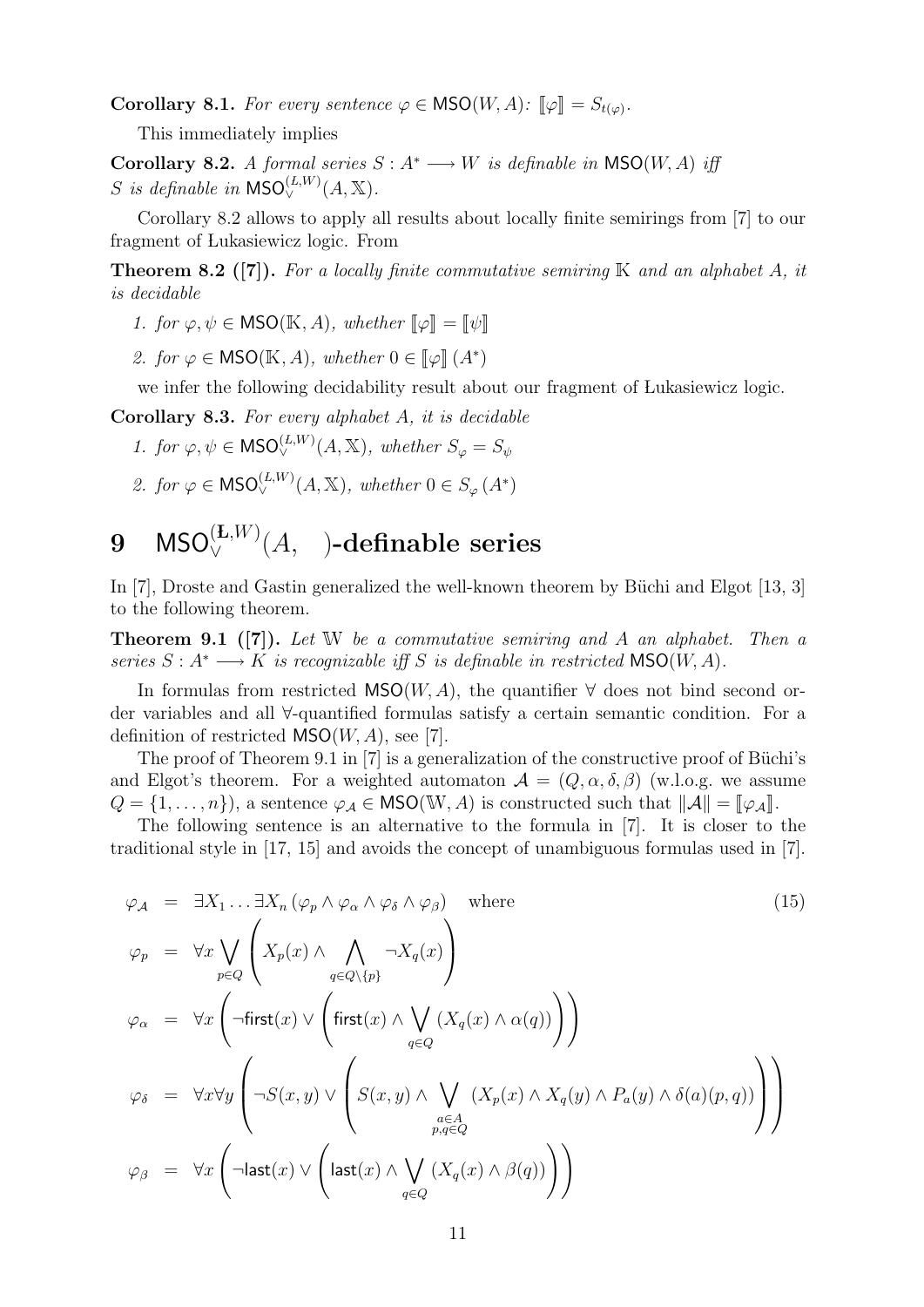where, as usual, first, last and  $S$  abbreviate the following formulas:

$$
first(x) \equiv \forall y \neg (y < x)
$$
\n
$$
last(x) \equiv \forall y \neg (x < y)
$$
\n
$$
S(x, y) \equiv x < y \land \forall z (\neg (x < z) \lor \neg (z < y))
$$

**Theorem 9.2.** For every weighted automaton  $A = (Q, \alpha, \delta, \beta)$  over an arbitrary semiring and the sentence  $\varphi_A$  defined in Equation (15),

$$
\|\mathcal{A}\| = S_{\varphi_{\mathcal{A}}}
$$

*Proof.* For every word  $w \in A^*$ , the value of  $\varphi_A$  on w is

$$
\llbracket \varphi_{\mathcal{A}} \rrbracket_{\underline{w}} = \sum_{\sigma: \{X_q | q \in Q\} \to 2^{\text{pos}(w)}} \left( \llbracket \varphi_p \rrbracket_{(\underline{w}, \sigma)} \cdot \llbracket \varphi_{\alpha} \rrbracket_{(\underline{w}, \sigma)} \cdot \llbracket \varphi_{\delta} \rrbracket_{(\underline{w}, \sigma)} \cdot \llbracket \varphi_{\beta} \rrbracket_{(\underline{w}, \sigma)} \right) \tag{16}
$$

We fix an interpretation  $(\underline{w}, \sigma)$  where  $\sigma : \{X_q | q \in Q\} \to 2^{\text{pos}(w)}$  and determine the values of the subformulas  $\varphi_p$ ,  $\varphi_\alpha$ ,  $\varphi_\delta$ , and  $\varphi_\beta$  under this interpretation.

It is easy to check that the semantics of the formula  $\varphi_p$  coincides with the classical semantics of the formula  $t(\varphi_p)$ , i.e.

$$
\llbracket \varphi_p \rrbracket_{(\underline{w}, \sigma)} = \begin{cases} 1_W & \text{if } \{\sigma(X_q) \mid q \in Q\} \text{ is a partition of } \mathsf{pos}(w) \\ 0_W & \text{otherwise} \end{cases}
$$

Since  $0_W$  is absorbing for  $\cdot$  and neutral for  $+$ , we may simplify Equation 16 to

$$
\llbracket \varphi_{\mathcal{A}} \rrbracket_{\underline{w}} = \sum_{\substack{\sigma: \{X_q | q \in Q\} \longrightarrow 2^{\text{pos}(w)} \\ \text{defines partition}} } \left( \llbracket \varphi_{\alpha} \rrbracket_{(\underline{w}, \sigma)} \cdot \llbracket \varphi_{\delta} \rrbracket_{(\underline{w}, \sigma)} \cdot \llbracket \varphi_{\beta} \rrbracket_{(\underline{w}, \sigma)} \right)
$$
(17)

In the following computations of  $[\![\varphi_\alpha]\!]_{(\underline{w},\sigma)}$ ,  $[\![\varphi_\alpha]\!]_{(\underline{w},\sigma)}$ , and  $[\![\varphi_\delta]\!]_{(\underline{w},\sigma)}$ , we assume  $\sigma$  to define a partition  $\{\sigma(X_q) \mid q \in Q\}$  of  $\mathsf{pos}(w)$ . Then there is a unique sequence

$$
(q_0, \ldots, q_{|w|}) \in Q^{|w|+1} \qquad \text{such that for all } i \in \text{pos}(w):
$$
  

$$
q_i \in Q \text{ is the unique state where } i \in \sigma(X_{q_i})
$$
 (18)

Since  $0_W$  is absorbing for  $\cdot$ , we have

$$
\llbracket X_q(x) \wedge \alpha(q) \rrbracket_{(\underline{w}, \sigma)} = \llbracket X_q(x) \rrbracket_{(\underline{w}, \sigma)} \cdot \alpha(q) = \begin{cases} \alpha(q) & \text{if } \sigma(x) \in \sigma(X_q) \\ 0_W & \text{otherwise} \end{cases}
$$

Since  $0_W$  is neutral for  $+$  and the assignment  $\sigma$  defines a partition, we obtain

t ¬first(x) ∨ first(x) ∧ \_ q∈Q (Xq(x) <sup>∧</sup> <sup>α</sup>(q))!<sup>|</sup> (w,σ[x7→i]) <sup>=</sup> <sup>J</sup>¬first(x)K(w,σ[x7→i]) <sup>+</sup> <sup>J</sup>first(x)K(w,σ[x7→i]) · X q∈Q <sup>J</sup>Xq(x) <sup>∧</sup> <sup>α</sup>(q)<sup>K</sup> (w,σ[x7→1]) ! = ( α(q0) for i = 0 1<sup>W</sup> otherwise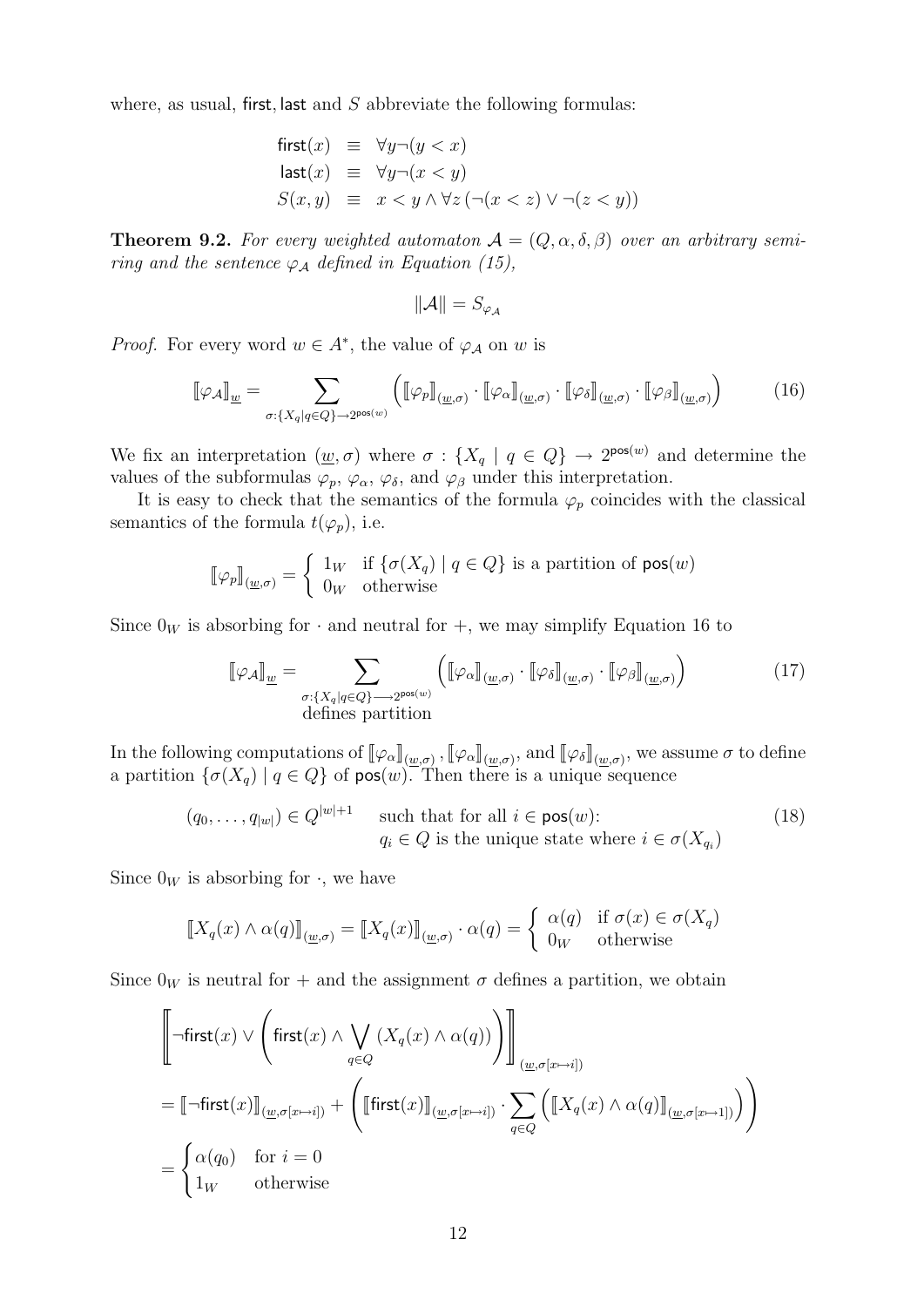and since  $1_W$  is neutral for  $\cdot$ ,

$$
\begin{array}{rcl}\n\llbracket \varphi_{\alpha} \rrbracket_{(\underline{w}, \sigma)} & = & \prod_{i \in \text{pos}(w)} \left[ \neg \text{first}(x) \vee \left( \text{first}(x) \wedge \bigvee_{q \in Q} \left( X_q(x) \wedge \alpha(q) \right) \right) \right] \\
& = & \alpha(q_0)\n\end{array} \tag{19}
$$

An analogous computation results in

$$
\llbracket \varphi_{\beta} \rrbracket_{(\underline{w}, \sigma)} = \beta(q_{|w|}) \tag{20}
$$

Next we determine the semantics of  $\varphi_{\delta}$  under an assignment  $\sigma$  that defines a partition  $\{\sigma(X_q) \mid q \in Q\}$  of pos $(w)$ . Since

$$
\llbracket X_p(x) \wedge X_q(y) \wedge P_a(y) \rrbracket_{(\underline{w}, \sigma')} = \begin{cases} 1_W & \text{if } p = q_i, q = q_j, \text{ and } w_j = a \\ 0_W & \text{otherwise} \end{cases}
$$

and for  $\sigma' = \sigma[x \mapsto i, y \mapsto j]$ , we obtain

$$
\begin{aligned}\n&\left[\neg S(x,y) \vee \left(S(x,y) \wedge \bigvee_{\substack{a \in A \\ p,q \in Q}} (X_p(x) \wedge X_q(y) \wedge P_a(y) \wedge \delta(a)(p,q))\right)\right] \\
&= \begin{cases}\n\delta(w_j)(q_i, q_j) & \text{for } i = j - 1 \\
1_W & \text{otherwise}\n\end{cases}\n\end{aligned}
$$

Since  $1_W$  is neutral for  $\cdot$ , we have

$$
\llbracket \varphi_{\delta} \rrbracket_{(\underline{w}, \sigma)} = \prod_{j \in \text{pos}(w) \setminus \{0\}} \delta(w_j)(q_{j-1}, q_j) \tag{21}
$$

Finally we combine our results from the equations 17, 19, 20 and 21 to

$$
\llbracket \varphi_{\mathcal{A}} \rrbracket_{\underline{w}} = \sum_{\substack{\sigma: Q \longrightarrow 2^{\text{pos}(w)} \\ \text{defines partition}} } \left( \alpha(q_0) \cdot \prod_{i \in \text{pos}(w) \setminus \{0\}} \delta(w_i)(q_{i-1}, q_i) \cdot \beta(q_{|w|}) \right) \tag{22}
$$

Equation 18 associates a unique sequence  $(q_0, \ldots, q_{|w|})$  of states to every assignment  $\sigma: \{X_q \mid q \in Q\} \longrightarrow \text{pos}(w)$  that defines a partition of  $\text{pos}(w)$ .

$$
\llbracket \varphi_{\mathcal{A}} \rrbracket_{\underline{w}} = \sum_{\substack{(q_0, \ldots, q_{|w|}) \\ \in Q^{|w|+1}}} \left( \alpha(q_0) \cdot \prod_{i \in \text{pos}(w) \setminus \{0\}} \delta(w_i)(q_{i-1}, q_i) \cdot \beta(q_{|w|}) \right)
$$

Hence for every word  $w \in A^*$ ,

$$
S_{\varphi_{\mathcal{A}}}(w) = ||\mathcal{A}||(w)
$$

i.e. the behavior of  $A$  and the semantics of  $\varphi_A$  coincide.

 $\Box$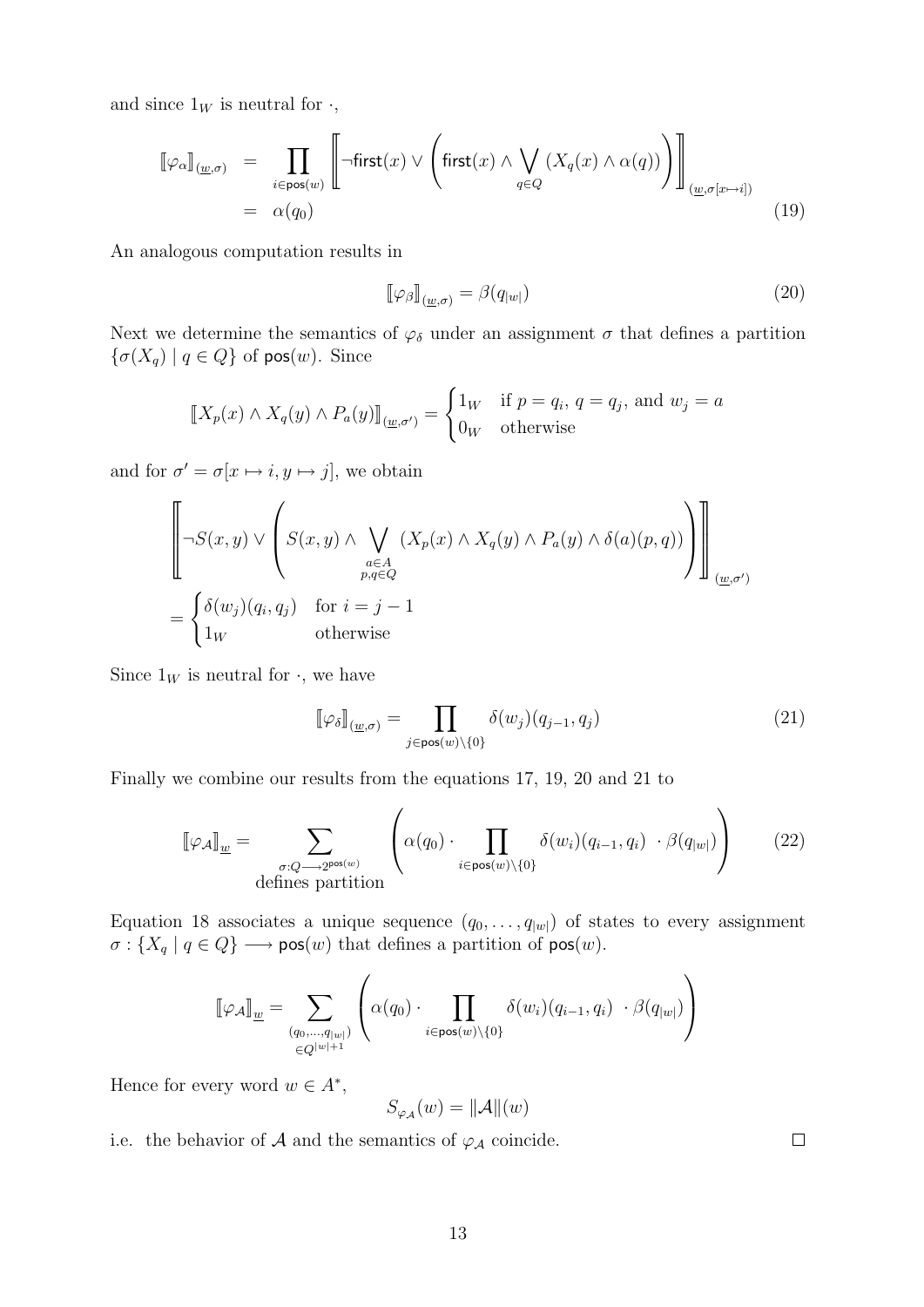It is easy to check that in an idempotent semiring W where  $1_W$  is maximal w.r.t. the natural ordering of W, an even simpler formula suffices.

$$
\varphi'_{\mathcal{A}} = \exists X_1 \dots \exists X_n \left( \varphi_p \land \varphi'_{\alpha} \land \varphi'_{\beta} \land \varphi'_{\beta} \right) \text{ where}
$$
\n
$$
\varphi'_{\alpha} = \forall x \left( \neg \text{first}(x) \lor \bigvee_{q \in Q} (X_q(x) \land \alpha(q)) \right)
$$
\n
$$
\varphi'_{\delta} = \forall x \forall y \left( \neg S(x, y) \lor \bigvee_{\substack{a \in A \\ p, q \in Q}} (X_p(x) \land X_q(y) \land P_a(y) \land \delta(a)(p, q)) \right)
$$
\n
$$
\varphi'_{\beta} = \forall x \left( \neg \text{last}(x) \lor \bigvee_{q \in Q} (X_q(x) \land \beta(q)) \right)
$$
\n(23)

The sentence  $\varphi'_{\mathcal{A}}$  is a straightforward extension by truth values of the classical sentence in the proof of Büchi's and Elgot's theorem  $[17, 15]$ .

Since every MV-semiring W is idempotent and  $1_W$  is maximal w.r.t. the natural ordering of W, the following theorem is immediate.

**Theorem 9.3.** Let  $A = (Q, \alpha, \delta, \beta)$  be an weighted automaton over an MV-semiring,  $\varphi_{\mathcal{A}}'$  the sentence defined in Equation 23, and t the translation in Definition 8.1. Then

$$
\|\mathcal{A}\| = S_{t(\varphi_{\mathcal{A}}')}
$$

Since semirings derived from the standard MV-algebra and its sub-MV-algebras are locally finite, the following result from [7] is even more interesting in our context.

**Theorem 9.4 ([7]).** Let  $W$  be a locally finite commutative semiring and  $A$  an alphabet. Then a series  $S : A^* \longrightarrow W$  is recognizable iff S is  $\mathsf{MSO}(W, A)$ -definable.

Now, the following corollary is immediate.

Corollary 9.1. A series  $S : A^* \longrightarrow [0,1]$  is L-recognizable iff S is definable in  $\mathsf{MSO}^{(L,[0,1])}_\vee(A,\mathbb{X}).$ 

Remark 9.1. Corollary 9.1 is also true for all semirings derived from MV-algebras that are (isomorphic to) sub-MV-algebras of  $[0, 1]^L$ .

#### 10 Conclusion

We detected a connection between the new concept of weighted logics from [7] and Lukasiewicz logic, a well-established many-valued logic.

Normally, formulas in Lukasiewicz logic are interpreted in the standard MV-algebra  $[0,1]$ <sup>L</sup>. We used a slight generalization of this logic to arbitrary MV-algebras. Due to [8], MV-semirings can be derived from MV-algebras. For every MV-semiring W, we defined fragments  $\mathsf{MSO}^{(\mathrm{L}, W)}_\vee(A, \mathbb{X})$  and  $\mathsf{MSO}^{(\mathrm{L}, W)}_\wedge(A, \mathbb{X})$  of Lukasiewicz logic appropriate for the definition of formal series. We presented a straightforward translation between  $\mathsf{MSO}_{\vee}^{(\mathrm{L},W)}(A,\mathbb{X})$  and the weighted logics  $\mathsf{MSO}(\mathbb{W},A)$  over the MV-semiring W. The semirings derived from the standard MV-algebra are locally finite. Hence we could carry over general results about recognizability and decidability of formal series from [7].

Since the strong connectives in Lukasiewicz logic satisfy the normal condition of many-valued logics, the formula proving that every MV-recognizable series is definable in  $\mathsf{MSO}_{\vee}^{(\mathbf{L},W)}(A,\mathbb{X})$  could be simplified for this special case.